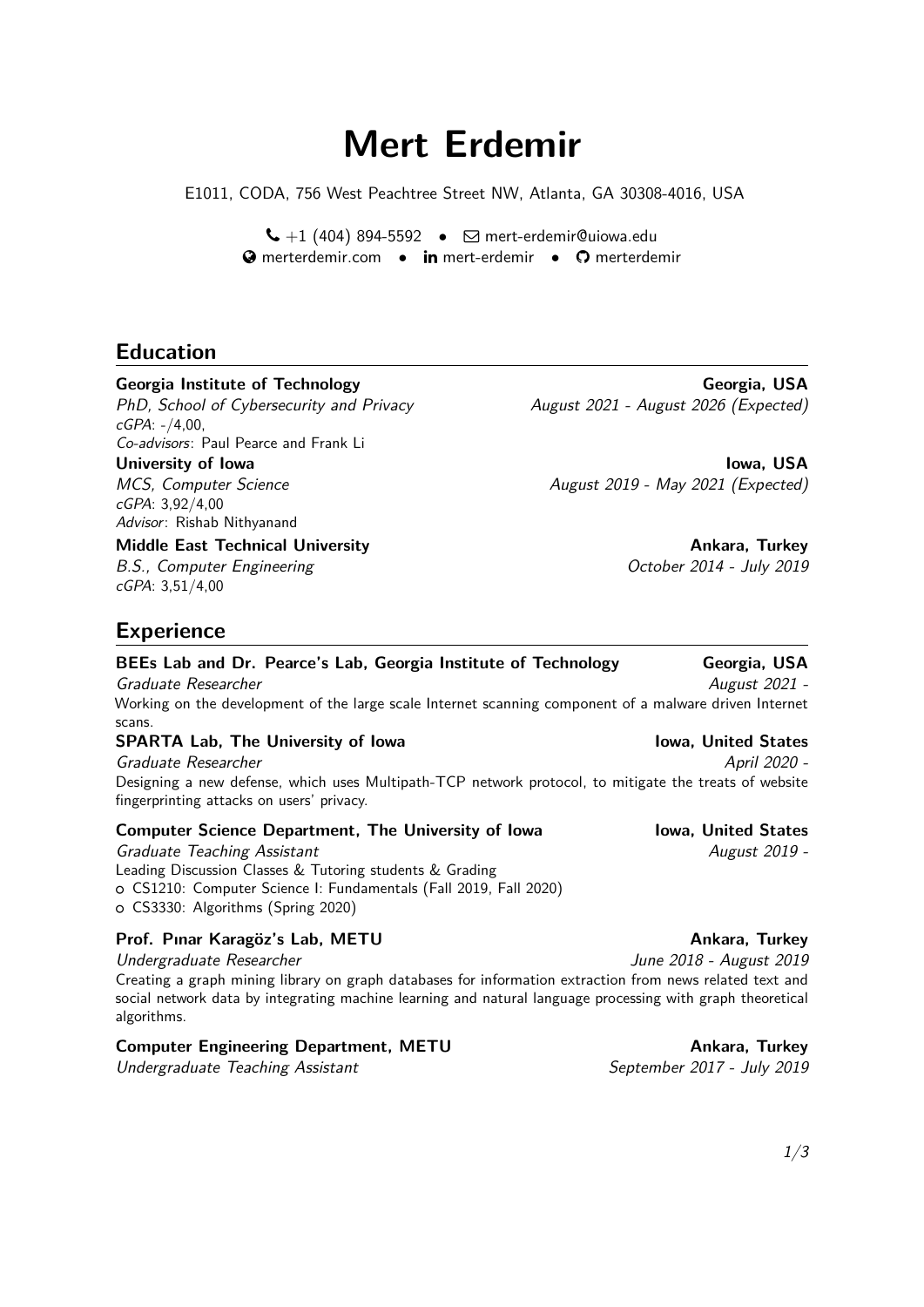- o CENG213: Data Structures & CENG229: C Programming
	- **-** Preparing laboratory material, homework and homework related laboratory quizzes
	- **-** Teaching students in laboratory and discussions about hashing topic
- o CENG232: Logic Design
	- **-** Collaboration with TA's in homework preparation processes
	- **-** Tutoring and teaching students in discussions

## **NETCAD YAZILIM AS.** Ankara, Turkey

Software Engineering Intern June 2017 - September 2017

- o Implementation of GIT version control system for the company's code repository
- o Spatial data management and conversion between data models (vector/raster)

# **Publications**

### **Conference Papers**:

M. Erdemir, F. Goz, A. Mutlu, P. Karagoz, Comparison of Querying Performance of Neo4j on Graph and Hypergraph Data Model, IC3K19 - KDIR19, September 2019

### **Book Chapters**:

B. Yilmaz, H. Genc, M. Agriman, B. Kaan Demirdover, M. Erdemir, G. Simsek, P. Karagoz, Recent Trends in the Use of Graph Neural Network Models for Natural Language Processing, in Deep Learning Techniques and Optimization Strategies in Big Data Analytics, edited by J. Joshua Thomas, P. Karagoz, B. Bazeer Ahamed and P. Vasant, IGI Global, pp.274-289, November 2019, DOI: 10.4018/978-1-7998-1192-3.ch016.

### **Poster Presentations**:

P. Angin, E. Ciklabakkal, A. Donmez, M. Erdemir, E. Suren, M. Kaan Yilmaz, ARTEMIS: An Intrusion Detection System for MQTT Attacks in Internet of Things, 38*th* IEEE International Symposium on Reliable Distributed Systems (SRDS 2019)

# **Research Projects**

**Malware Driven Internet Scans (August 2021 - )**: Creating an automated tool to detect RATs over the Internet by using malware samples, which is bootstrapped with full Internet scans and aims to measure:

- o Identifying the real-world compromises
- o Population studies

**Phalanx (April 2020 - )**: Developing a new defense, based on newer networking technologies like Multipath-TCP, against website fingerprinting attacks. It mainly aims to enhance users' anonymity and privacy, and decrease the total bandwidth cost while preserving the same level of security compared to prior work.

**TEGHUB (The Textual Event Graph Hub) (June 2018 - August 2019)**: Participated in modeling online resources, such as news web sites and social media posts in graph structure, and performing information extraction on these graphs via text/data mining, event detection/event extraction based on the relationships among events, and news recommendation based on hyper-graph structures. The project is funded by TUBITAK (NSF for Turkey).

**ARTEMIS (A Near Real-Time Monitoring and Intrusion Detection System for IoT) (October 2018 - July 2019)**: Developed a monitoring and intrusion detection tool, anomaly detection